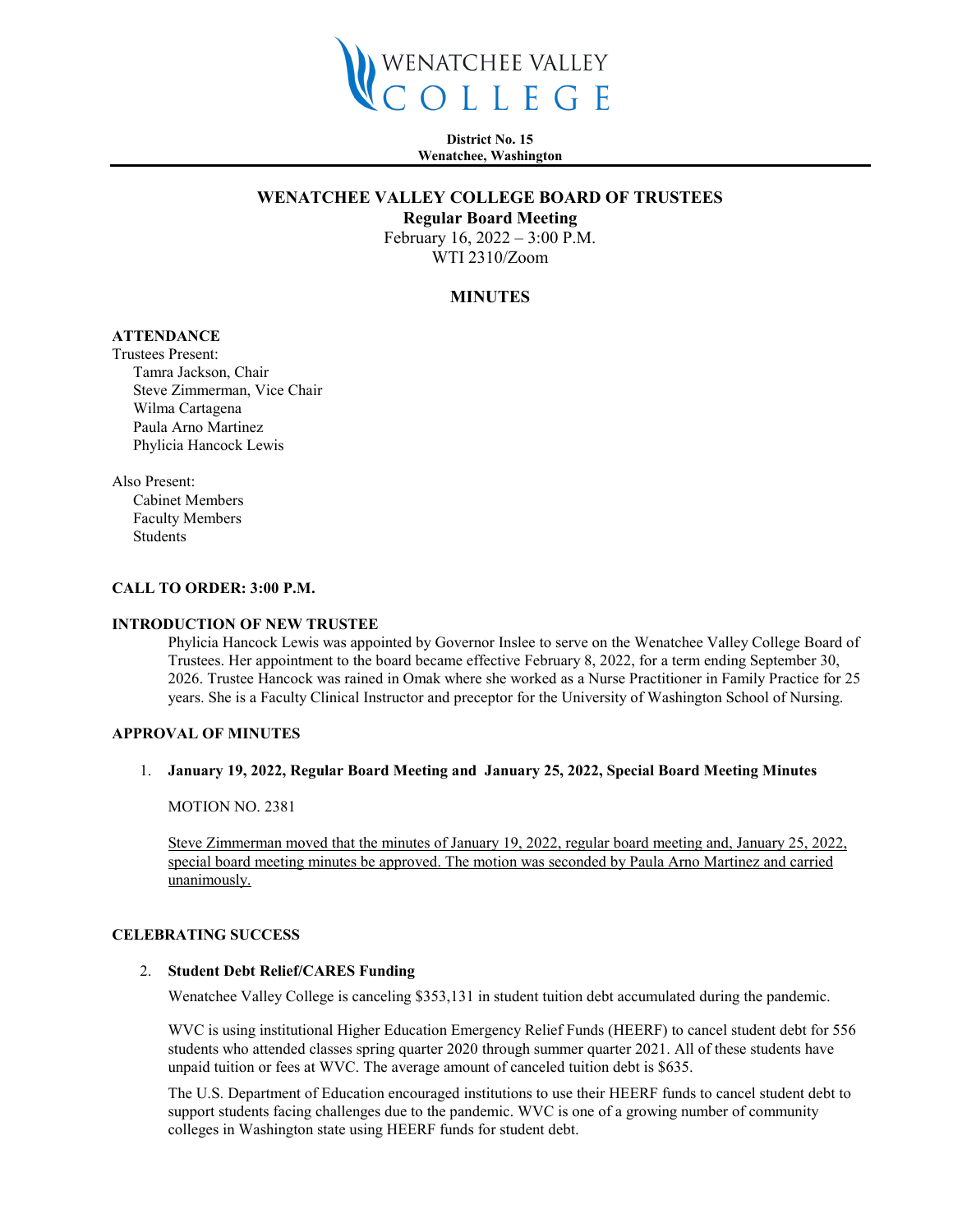In addition to debt cancellation, WVC has distributed over \$3 million in emergency relief grants using CARES, CRRSA and ARP federal funding.

## 3. **Emergency Operations Center**

Wenatchee Valley College partnered with the Chelan County Emergency Management to house the region's Emergency Operation Center (EOC) in the new Mish ee twie near the Jack and Edna Maguire Conference Center. This high-tech space (2,500 sq. ft) serves as a base of operations when regional disaster planning or emergency operations are required.

In January, the EOC was activated to help with the surge of the Omicron variant of COVID as it impacted our region. Region 7 is made of up Okanogan, Kittitas, Chelan, Douglas and Grant counties. This recent EOC activation was specifically for Chelan and Douglas Counties. The EOC was used to help plan, organize and deploy resources and staffing to prevent the collapse of critical infrastructure or community services due to the highly contagious Omicron variant. Members also helped with resource distribution and surge planning for health care facilities, public utilities, long-term care facilities, school districts, public works and childcare centers. The EOC worked directly with Confluence Health, CVCH, Chelan Douglas Health District and Chelan County Emergency Management.

The EOC liaison relationship has proven to be a good partnership for WVC.

# **INTRODUCTION OF NEW EMPLOYEES**

### 4. **Introduction of Employees**

Regan Bellamy, Executive Director of Human Resources introduced Waleed Muhammad, Economy Faculty; Branwen Schaub, Math Faculty & Isabela Rodriguez, College Navigator.

#### **SPECIAL REPORTS**

- 5. **Mason Renslow, ASWVC Wenatchee President** Mason Renslow provided the board with an update on ASWVC sponsored on-campus and virtual events.
- 6. **Monique Samuels, ASWVC Omak Vice-President** Monique Samuels updated the trustee on events that happened at the Omak campus and shared about the Women's History Month event with author Wendy Fox in March.
- 7. **Wendy Glenn, Chief Steward WPEA**  Wendy Glenn Chief Steward of WPEA had no concerns to report.

### 8. **Patrick Tracy, AHE President** Patrick Tracy shared that there are two faculty members interested in presenting to the board to share their experiences, challenges, and accomplishment.

# **STAFF REPORTS**

- 9. **Brett Riley, Vice President of Administrative Services** In addition to Mr. Riley's board report, he shared that roofing repairs in Mish ee twie had begun.
- 10. **Dr. Tod Treat, Vice President of Instruction**  Dr. Treat's reviewed his board report.
- 11. **Dr. Chio Flores, Vice President of Student Services** Dr. Flores did not add to her written report.